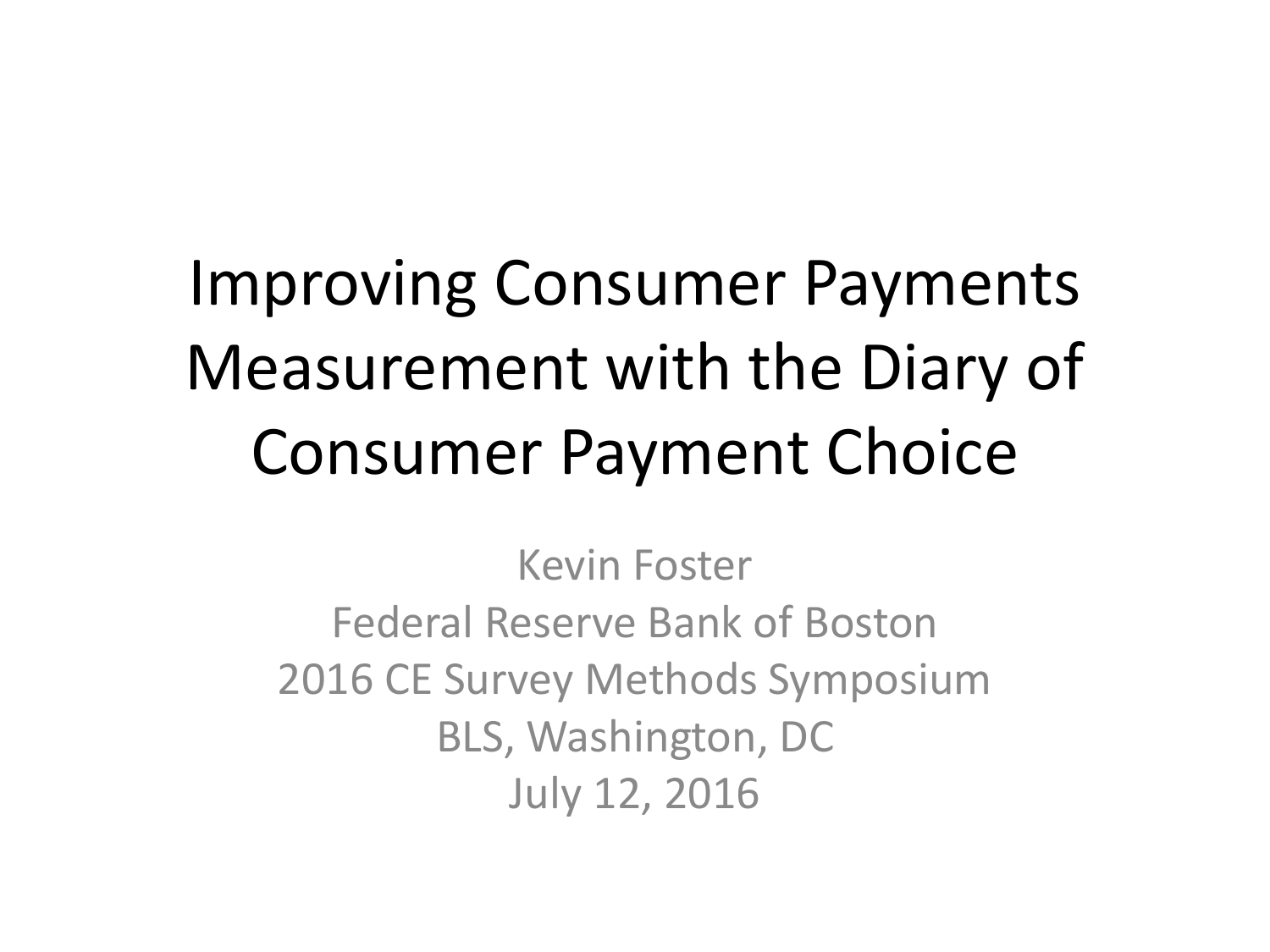# Success & Challenge for the DCPC

- **Success**:
	- *Aggregate DCPC payments match aggregate PCE consumption in comparable expenditure categories. (CEX equals 63% of PCE<sup>1</sup> )*
		- *<sup>1</sup> Schuh, S., Measuring Consumer Expenditures with Payment Diaries, 2016.*

### • **Challenge**:

– *Despite measuring all the detailed components of cash (currency) holdings and transactions, DCPC estimates do not consistently satisfy the implied dynamic relationship among these concepts.*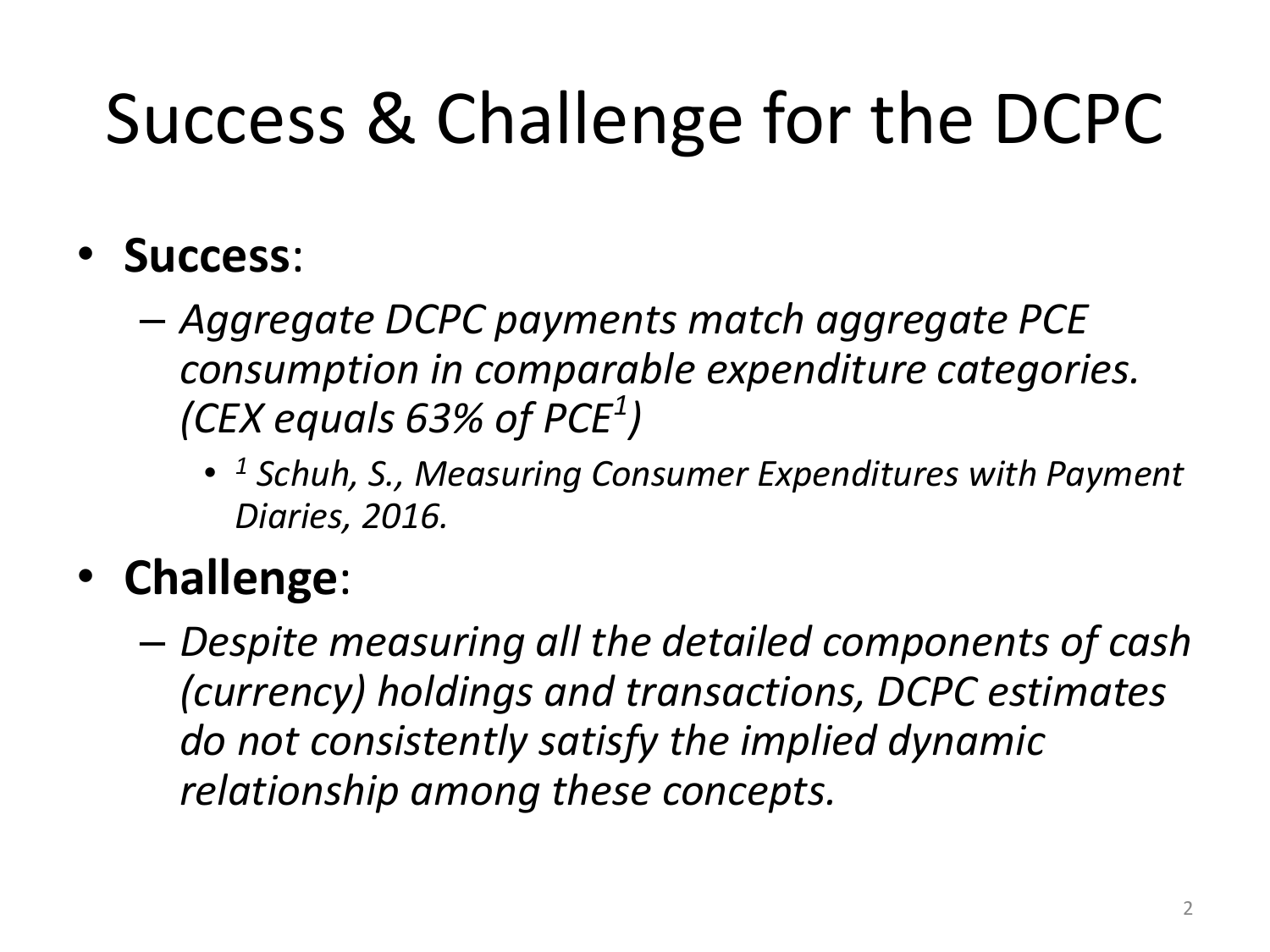### Comparison of DCPC to other surveys & diaries

|                                           | <b>DCPC</b>                                             | <b>SCPC</b>                                | CEX-S                                                     | <b>CEX-D</b>                                | <b>FCS</b>                                         |
|-------------------------------------------|---------------------------------------------------------|--------------------------------------------|-----------------------------------------------------------|---------------------------------------------|----------------------------------------------------|
| <b>Sponsor</b>                            | <b>Boston Fed</b>                                       | <b>Boston Fed</b>                          | <b>BLS</b>                                                | <b>BLS</b>                                  | RAND Corp.                                         |
| <b>Frequency</b>                          | Irregular,                                              | Annual,                                    | Quarterly,                                                | Quarterly,                                  | Annual                                             |
|                                           | 2012, 2015                                              | 2008-present                               | 1980-present                                              | 1980-present                                | 2008-2014                                          |
| <b>Response unit(s)</b>                   | Consumers                                               | Consumers                                  | Consumer units                                            | Consumer units                              | Households                                         |
| Sample size                               | $^{\sim}$ 2,000                                         | $^{\sim}$ 2,000                            | ~7,000                                                    | ~7,000                                      | $^{\sim}$ 2,500                                    |
| <b>Sampling frame</b>                     | ALP, UAS, GfK,<br>Qualtrics                             | ALP, UAS, GfK,<br>Qualtrics                | Internal                                                  | Internal                                    | <b>ALP</b>                                         |
| Survey mode(s)                            | Internet & various<br>memory aids                       | Internet                                   | Interview (CAPI)                                          | Interview with paper<br>memory aid          | Internet                                           |
| <b>Method of data</b><br>collection       | Recording + Recall                                      | Recall                                     | Recall                                                    | Recording + Recall                          | Recall                                             |
| Unit(s) of measure                        | Amount spent per<br>payment each day                    | # of payments in a<br>typical period       | Amount spent per<br>category recently                     | Total cost for each<br>daily item purchased | Amount spent per<br>category recently              |
| <b>Reference period of</b><br>measurement | Daily (three<br>consecutive days,<br>randomly assigned) | Respondents choose<br>week, month, or year | Usual week, month,<br>or quarter depending<br>on category | Daily (one week)                            | Past month or<br>quarter, depending<br>on category |
| <b>Response format of</b>                 | Open-ended                                              | Open-ended                                 | Open-ended                                                | Open-ended                                  | Open-ended                                         |
| questions                                 | (respondents provide                                    | (respondents provide                       | (respondents provide                                      | (respondents provide                        | (respondents                                       |
|                                           | \$ values)                                              | \$ values)                                 | \$ values)                                                | \$ values)                                  | provide \$ values)                                 |
| <b>Incentives</b>                         | \$60                                                    | \$20                                       | \$0                                                       | \$0                                         | \$20                                               |
| <b>Strategy for reducing</b>              | Reconciliation screen                                   | Range checks                               | <b>Experimented with</b>                                  | N/A                                         | Reconciliation                                     |
| or correcting                             | while entering                                          |                                            | cash-flow                                                 |                                             | screen at end of                                   |
| response errors in                        | purchases                                               |                                            | reconciliation in Koop                                    |                                             | survey                                             |
| real-time                                 |                                                         |                                            | and Nhien (2012), but                                     |                                             |                                                    |
|                                           |                                                         |                                            | not implemented.                                          |                                             | 3                                                  |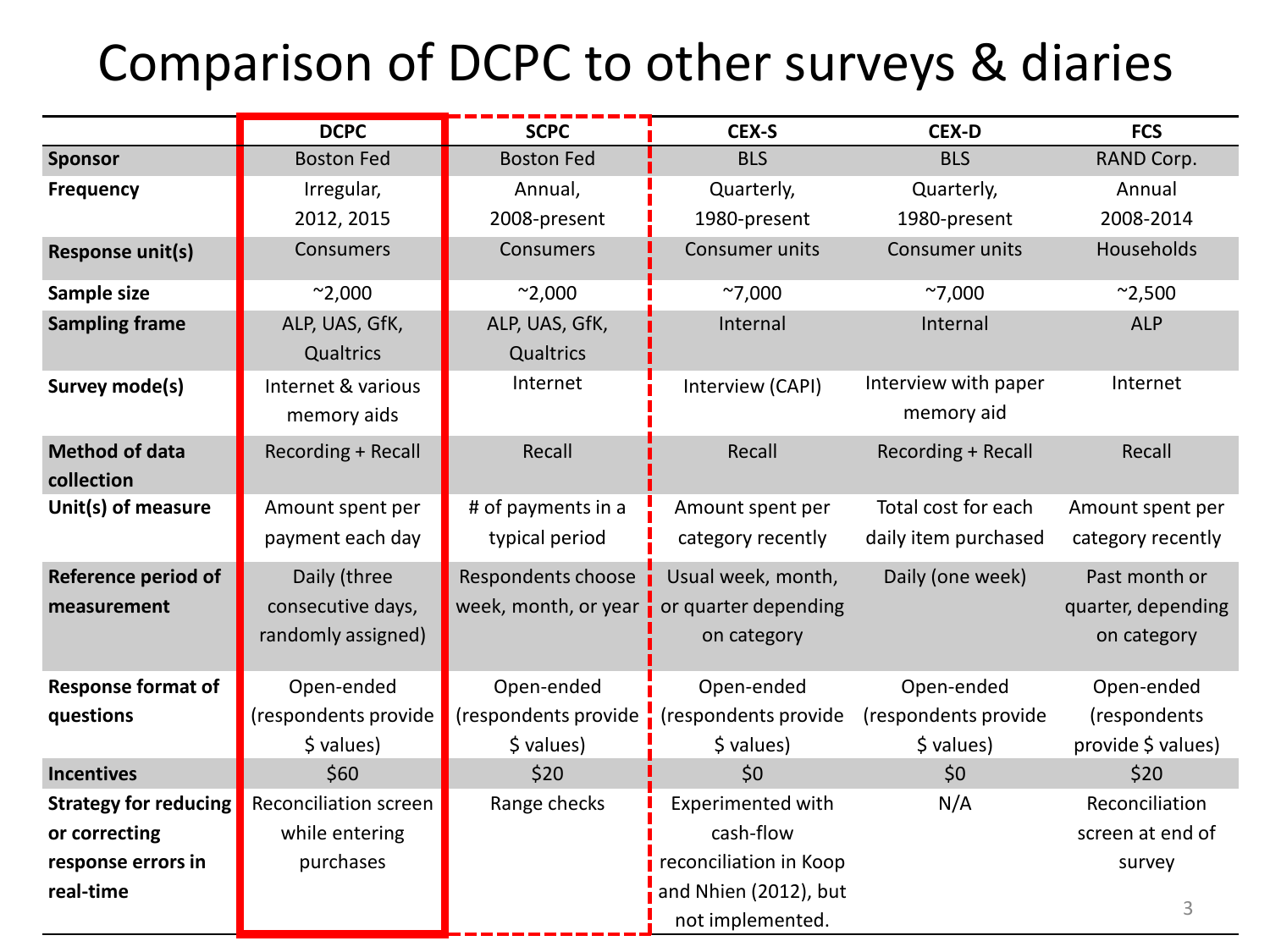### Sample page from Diary of Consumer Payment Choice

| I did not leave the<br>Please circle the Payment<br>house today.<br>Method codes to tell us what you P1 P2 P3 P4/P5 P6 P9 P10<br>carried out of the house today.<br>Payment<br><b>Merchant</b><br>Method<br><b>Time</b><br>Location<br><b>Device</b><br><b>Merchant Name</b><br><b>Amount Spent</b><br><b>Type</b><br>am<br>P<br>L<br>D<br>M<br>\$<br>pm<br>am<br>L<br>P<br>D<br>M<br>\$<br>pm  <br>am<br>L<br>P<br>M<br>D<br>\$<br>pm<br><b>Payment Method Codes</b><br>P1: Cash<br>P7: Bank account number payment<br>P2: Check<br>P8: Online banking bill payment<br>P3: Credit card<br>P9: Money order<br>P4: Debit card (Used PIN)<br>P10: Traveler's check<br>P5: Debit card (Did not use PIN)<br>P11: Text message payment<br>P6: Prepaid/Gift/EBT card<br>P12: Other payment method<br><b>Location Codes</b><br>L2:Payment not in person<br>L1: Payment in person<br><b>Device Codes</b><br>D4: Landline phone<br>D5: Mail or delivery service<br>D2: Tablet (e.g., iPad, Kindle) |                                  | Please write today's date in the space provided |  |  |  |  |  |
|-------------------------------------------------------------------------------------------------------------------------------------------------------------------------------------------------------------------------------------------------------------------------------------------------------------------------------------------------------------------------------------------------------------------------------------------------------------------------------------------------------------------------------------------------------------------------------------------------------------------------------------------------------------------------------------------------------------------------------------------------------------------------------------------------------------------------------------------------------------------------------------------------------------------------------------------------------------------------------------------|----------------------------------|-------------------------------------------------|--|--|--|--|--|
|                                                                                                                                                                                                                                                                                                                                                                                                                                                                                                                                                                                                                                                                                                                                                                                                                                                                                                                                                                                           |                                  |                                                 |  |  |  |  |  |
|                                                                                                                                                                                                                                                                                                                                                                                                                                                                                                                                                                                                                                                                                                                                                                                                                                                                                                                                                                                           |                                  |                                                 |  |  |  |  |  |
|                                                                                                                                                                                                                                                                                                                                                                                                                                                                                                                                                                                                                                                                                                                                                                                                                                                                                                                                                                                           |                                  |                                                 |  |  |  |  |  |
|                                                                                                                                                                                                                                                                                                                                                                                                                                                                                                                                                                                                                                                                                                                                                                                                                                                                                                                                                                                           |                                  |                                                 |  |  |  |  |  |
|                                                                                                                                                                                                                                                                                                                                                                                                                                                                                                                                                                                                                                                                                                                                                                                                                                                                                                                                                                                           |                                  |                                                 |  |  |  |  |  |
|                                                                                                                                                                                                                                                                                                                                                                                                                                                                                                                                                                                                                                                                                                                                                                                                                                                                                                                                                                                           |                                  |                                                 |  |  |  |  |  |
|                                                                                                                                                                                                                                                                                                                                                                                                                                                                                                                                                                                                                                                                                                                                                                                                                                                                                                                                                                                           |                                  |                                                 |  |  |  |  |  |
|                                                                                                                                                                                                                                                                                                                                                                                                                                                                                                                                                                                                                                                                                                                                                                                                                                                                                                                                                                                           |                                  |                                                 |  |  |  |  |  |
|                                                                                                                                                                                                                                                                                                                                                                                                                                                                                                                                                                                                                                                                                                                                                                                                                                                                                                                                                                                           |                                  |                                                 |  |  |  |  |  |
|                                                                                                                                                                                                                                                                                                                                                                                                                                                                                                                                                                                                                                                                                                                                                                                                                                                                                                                                                                                           |                                  |                                                 |  |  |  |  |  |
|                                                                                                                                                                                                                                                                                                                                                                                                                                                                                                                                                                                                                                                                                                                                                                                                                                                                                                                                                                                           |                                  |                                                 |  |  |  |  |  |
|                                                                                                                                                                                                                                                                                                                                                                                                                                                                                                                                                                                                                                                                                                                                                                                                                                                                                                                                                                                           |                                  |                                                 |  |  |  |  |  |
|                                                                                                                                                                                                                                                                                                                                                                                                                                                                                                                                                                                                                                                                                                                                                                                                                                                                                                                                                                                           |                                  |                                                 |  |  |  |  |  |
|                                                                                                                                                                                                                                                                                                                                                                                                                                                                                                                                                                                                                                                                                                                                                                                                                                                                                                                                                                                           |                                  |                                                 |  |  |  |  |  |
|                                                                                                                                                                                                                                                                                                                                                                                                                                                                                                                                                                                                                                                                                                                                                                                                                                                                                                                                                                                           | D1: Computer (laptop or desktop) |                                                 |  |  |  |  |  |
| D6: None of the above<br>D3: Mobile phone                                                                                                                                                                                                                                                                                                                                                                                                                                                                                                                                                                                                                                                                                                                                                                                                                                                                                                                                                 |                                  |                                                 |  |  |  |  |  |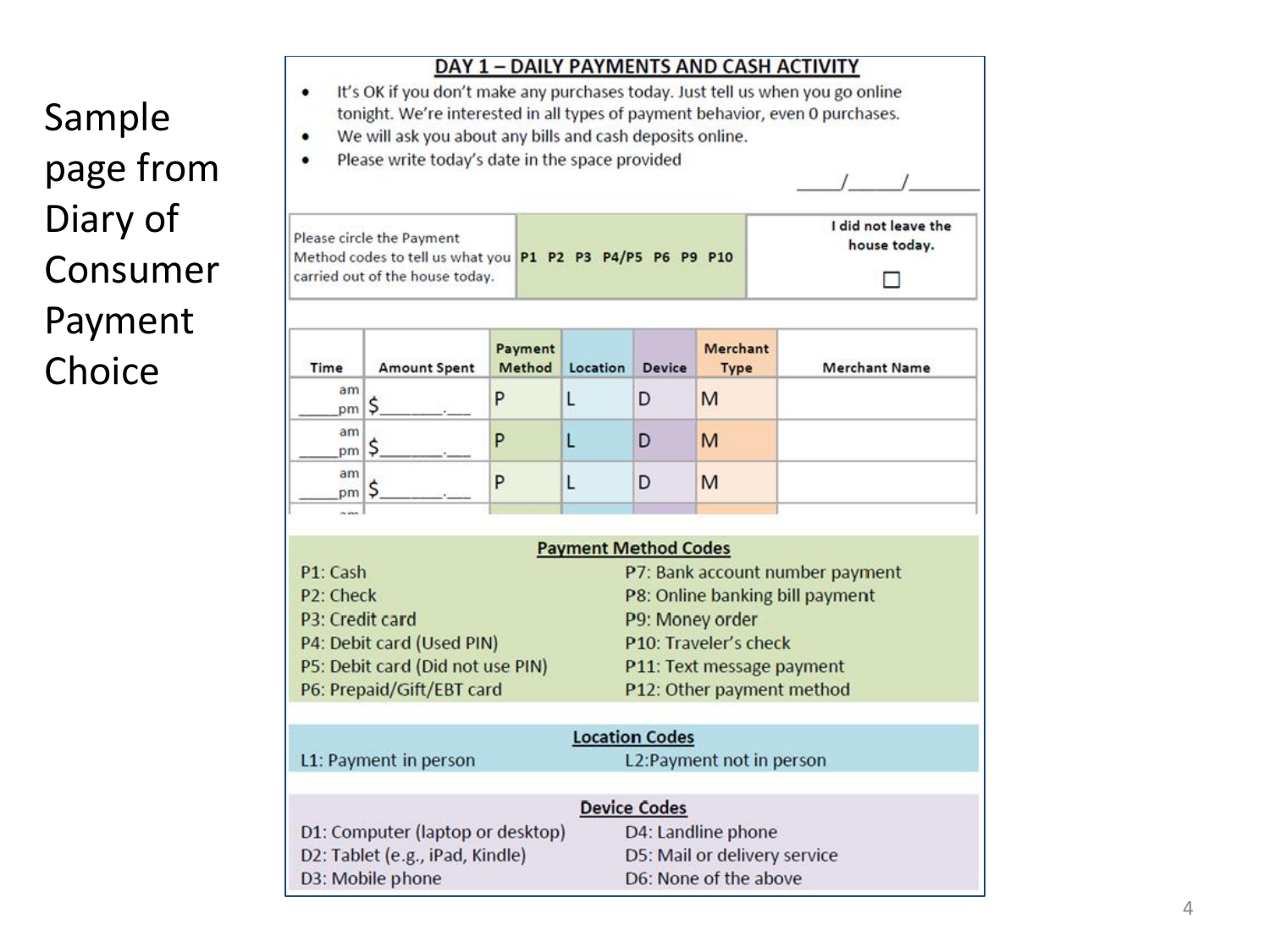# Sampling methodology



- New respondents start every day.
- On any day in the diary month, there are respondents on Days 1, 2, and 3 of their diaries.
- This helps smooth out any daily bias due to diary fatigue.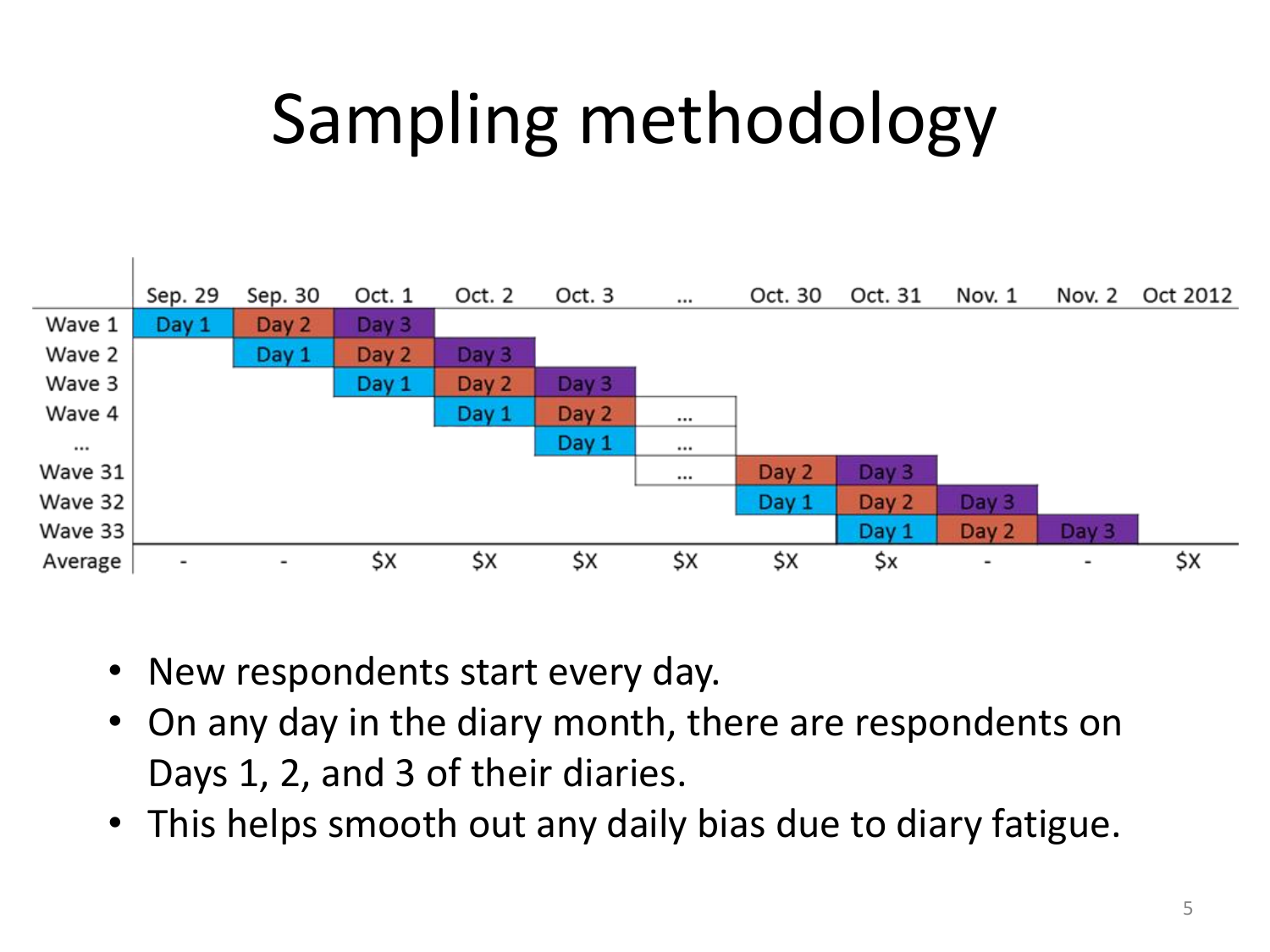### Expenditure coverage comparison

### **PCE**

#### Not in DCPC/CE

Non-profit institutions serving households Imputed rent Not comparable to DCPC/CE **Financial services** Insurance Net used motor vehicles Health Education

46% of PCE

Food and beverages General merchandise Rent, utilities, furnishing New vehicles, transportation Communication Recreation **Professional services** Social/religious activities Other goods/services

> 54% of PCE  $-$  CF: 63%  $-$  DCPC: 101%

### **CE**

#### **Not in PCE**

**Cash contributions** Pensions and social security Expenses for owned dwellings **Not comparable to PCE Financial services** insurance Used motor vehicles **Health Education** 

Payments to friends and family

**DCPC** 

Taxes, fees, fines, and payments to gov't

PCE = Personal Consumption Expenditures from the National Income & Product Accounts (NIPA) and the set of the set of the set of the set of the set of the set of the set of the set of the set of the set of the set of the set of the set of the set of the set of the set of the set of the set of the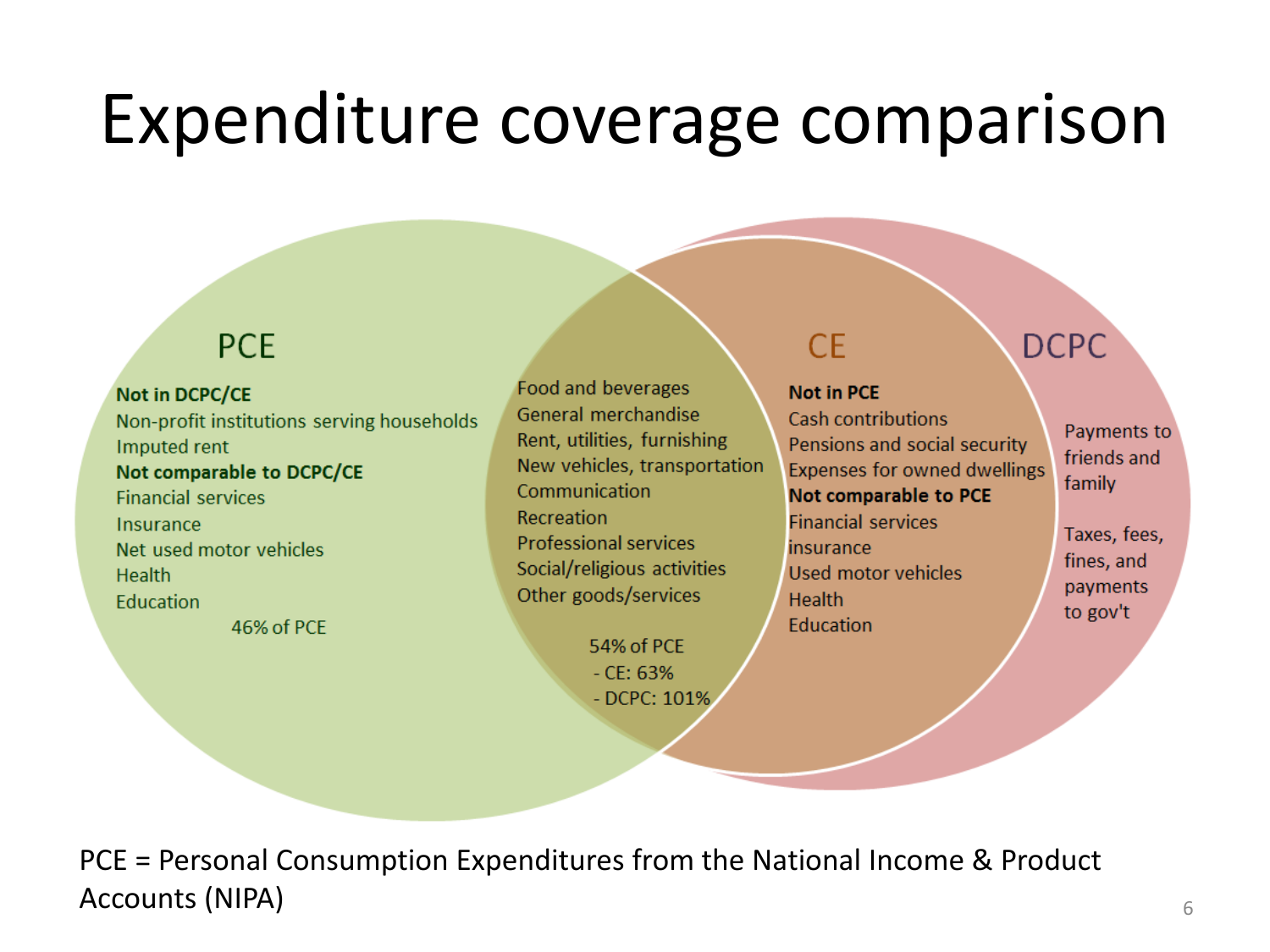|                                                | <b>DCPC</b>    | CEX-S           | <b>CEX-D</b>   | <b>FCS</b>     |
|------------------------------------------------|----------------|-----------------|----------------|----------------|
|                                                | (unlimited)    |                 | (unlimited)    |                |
| All categories                                 |                |                 |                |                |
| Comparable categories                          |                |                 |                |                |
| Food and beverages                             | $\overline{3}$ | 9               | 20             | $\overline{2}$ |
| General merchandise, recreation,               | 8              | 95              | 10             | $\overline{7}$ |
| communication                                  |                |                 |                |                |
| Rent, utilities, furnishing                    | 5              | 77              | $\mathbf{1}$   | 11             |
| New vehicles, transportation                   | 6              | 50              | $\overline{2}$ |                |
| Professional and other services                | $\overline{4}$ | $\overline{4}$  |                | 5              |
| Other goods/services                           | 6              | 37              | 3              | 5              |
| Non-comparable categories                      |                |                 |                |                |
| Financial services and insurance               | $\overline{2}$ | 13              |                | 4              |
| Used motor vehicles                            | $\mathbf{1}$   | 10              |                | $\mathbf{1}$   |
| Health                                         | $\overline{2}$ | 17              | $\mathbf{1}$   | 3              |
| Education                                      | $\mathbf{1}$   | 10              | $\overline{1}$ | $\mathbf{1}$   |
| Social services and religious activities       | $\mathbf{1}$   | 4               |                | $\mathbf{1}$   |
| Unique categories                              |                |                 |                |                |
| Final consumption expenditures of nonprofit    |                |                 |                |                |
| institutions serving households (NPISH)        |                |                 |                |                |
| Imputed rent                                   |                |                 |                |                |
| Cash contributions including alimony and child |                |                 |                |                |
| support                                        |                | $\overline{3}$  |                |                |
| Expenditures for owned dwellings               | $\overline{3}$ | 30              | $\overline{2}$ | $\overline{3}$ |
| Friends and family                             | 1              |                 |                |                |
| Other people (excluding people who provide     |                |                 |                |                |
| goods and services)                            | $\mathbf{1}$   |                 |                | $\mathbf{1}$   |
| Taxes, fees, fines, and other payments to      |                | Sales taxes for |                |                |
| governments                                    | $\mathbf{1}$   | various         |                | $\mathbf{1}$   |
|                                                |                | purchases       |                |                |
| Unknown                                        | $\mathbf{1}$   |                 |                |                |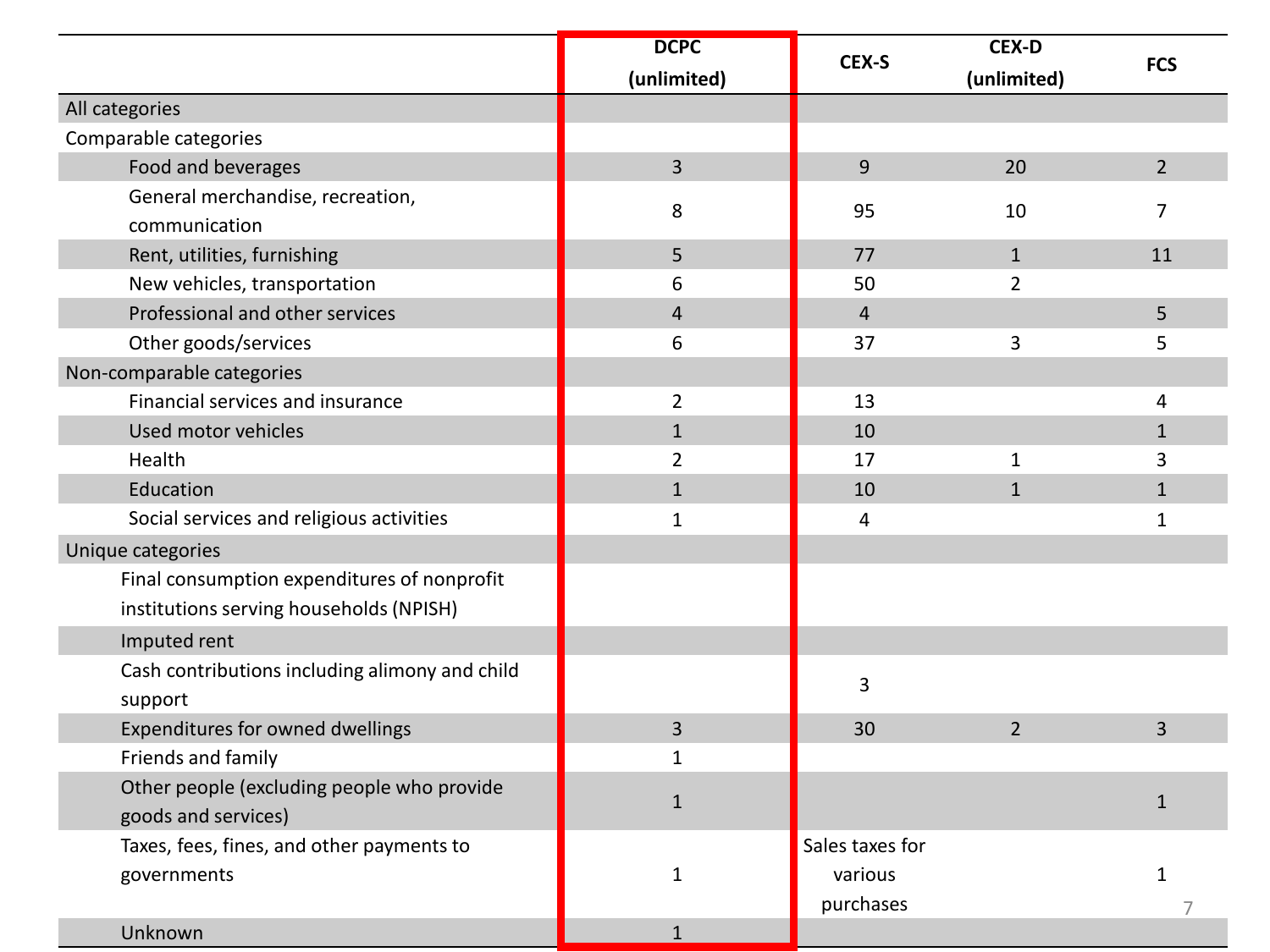## Aggregate consumer expenditure estimates, October 2012 (\$millions)

| <b>Expenditure categories</b>                     | <b>PCE</b> | <b>CE</b>                          | <b>FCS</b>              | <b>DCPC</b> |
|---------------------------------------------------|------------|------------------------------------|-------------------------|-------------|
| All                                               | 11,051     | 6,398                              | 4,925                   | 9,718       |
| (Percentage of PCE)                               | (100%)     | (58%)                              | (45%)                   | (88%)       |
| Directly comparable                               | 5,920      | 3,721                              | 2,747                   | 5,981       |
| (Percentage of PCE)                               | (100%)     | (63%)                              | (46%)                   | (101%)      |
| Food and beverages                                | 1,534      | 876                                | 823                     | 1,778       |
| General merchandise, recreation,<br>communication | 1,961      | 902                                | 585                     | 1,647       |
| Rent, utilities, furnishing                       | 980        | 893                                | 599                     | 1,264       |
| New vehicles, transportation                      | 1,009      | 722                                | 472                     | 849         |
| Professional and other services                   | 170        | Not broken<br>out in Table<br>1300 | <b>Not</b><br>collected | 175         |
| Other goods/services                              | 265        | 328                                | 269                     | 268         |
| Approximately comparable                          | 3,553      | 1,415                              | 829                     | 1,734       |
| (Percentage of PCE)                               | (100%)     | (40%)                              | (23%)                   | (49%)       |
| Financial services and insurance                  | 789        | 890                                | 375                     | 1070        |
| Used motor vehicles                               | 97         | 189                                | 50                      | 112         |
| Health                                            | 2,266      | 186                                | 202                     | 328         |
| Education                                         | 253        | 150                                | 157                     | 110         |
| Social services and religious activities          | 147.2      |                                    | 45                      | 114         |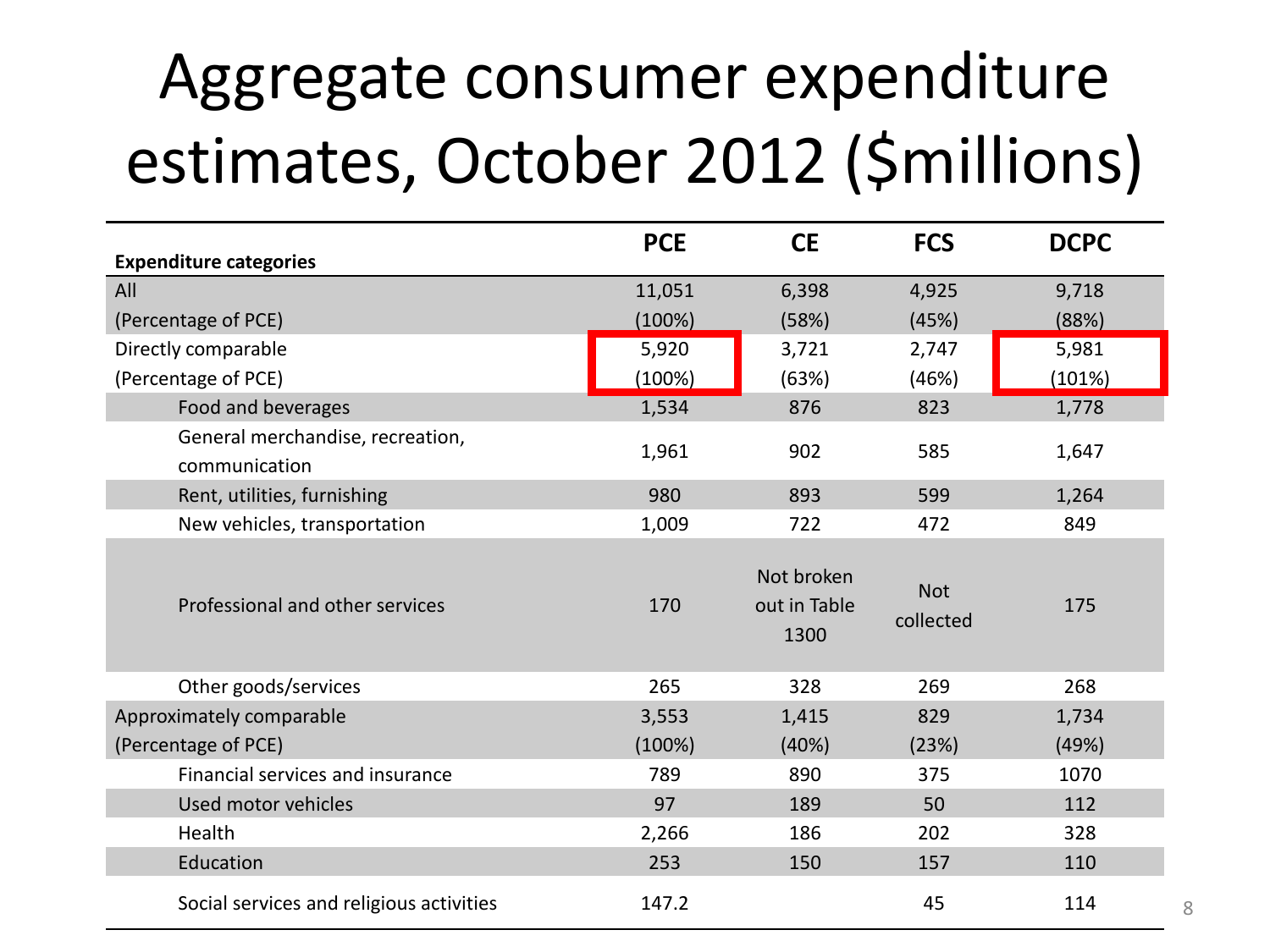### Cash flow in a recall survey

 $C_{t+1,i} = C_{ti} + W_{ti} - D_{ti}$  $t =$  month,  $i =$  one household

- Townsend Thai Monthly Survey<sup>1</sup> (TTMS) attempts to measure household cash flow by asking cash balances, withdrawals, and deposits on a monthly frequency.
	- <sup>1</sup> Samphantharak, K. and Townsend, R.M., Households as Corporate Firms, 2010.
- This approach encountered relatively large measurement errors in Thailand.  $C$ ,  $W$ ,  $D$  are often estimates.
- There are additional cultural issues in Thailand involving reporting cash holdings to interviewers.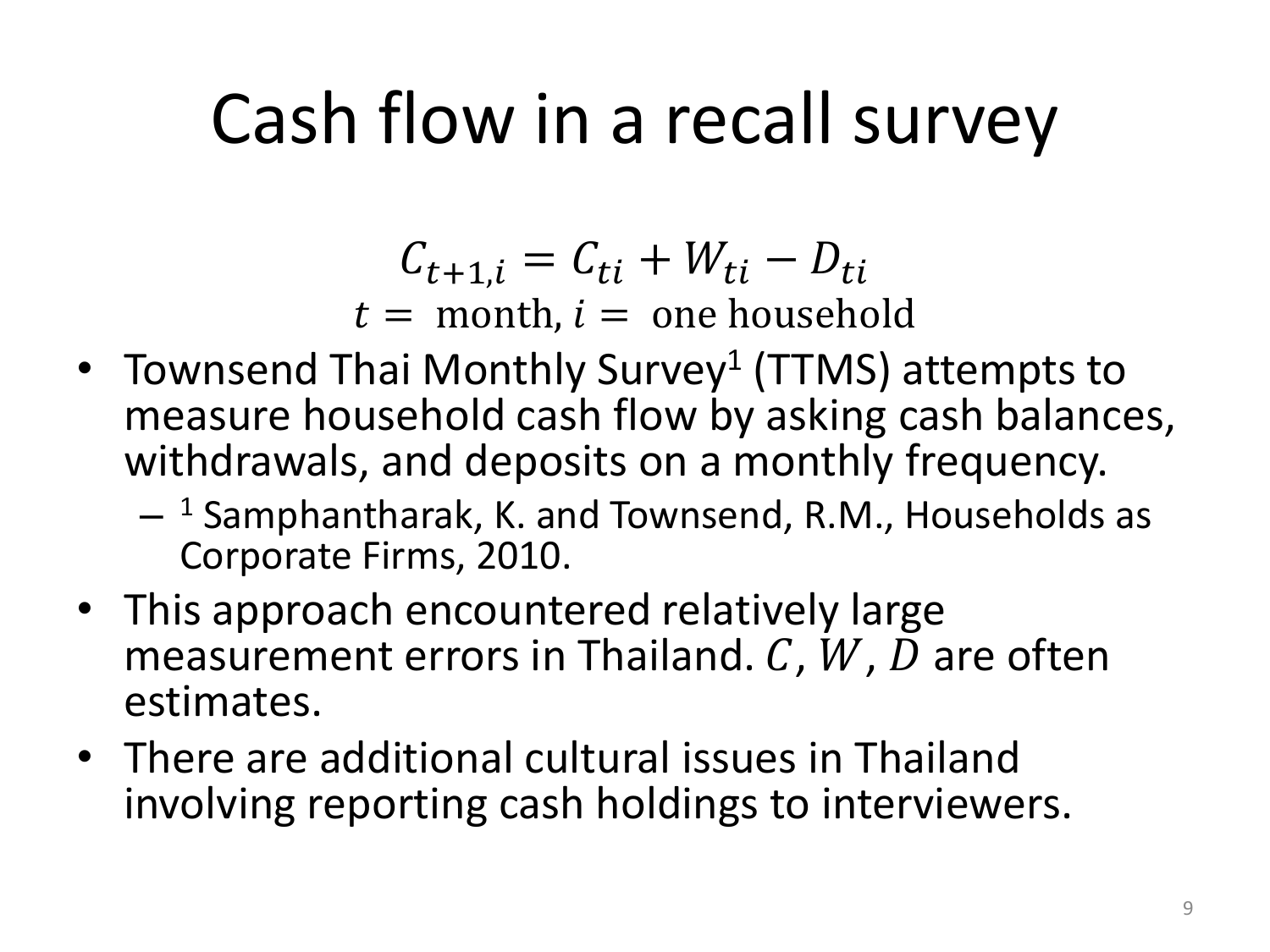## Cash flow in a payment diary

$$
C_{d+1} = C_d + \sum_{i=1}^{N_d^W} W_{id} - \sum_{i=1}^{N_d^D} D_{id} \pm \epsilon
$$

 $d =$  day of month,  $l =$  one transaction

- DCPC gets better estimates of cash flow:
	- Diary recording instead of TTMS recall survey
	- Daily frequency
	- Measures every cash transaction
	- Real time error checking
- Cash identity holds for 72.4% of diary days in 2012. How can we increase this rate?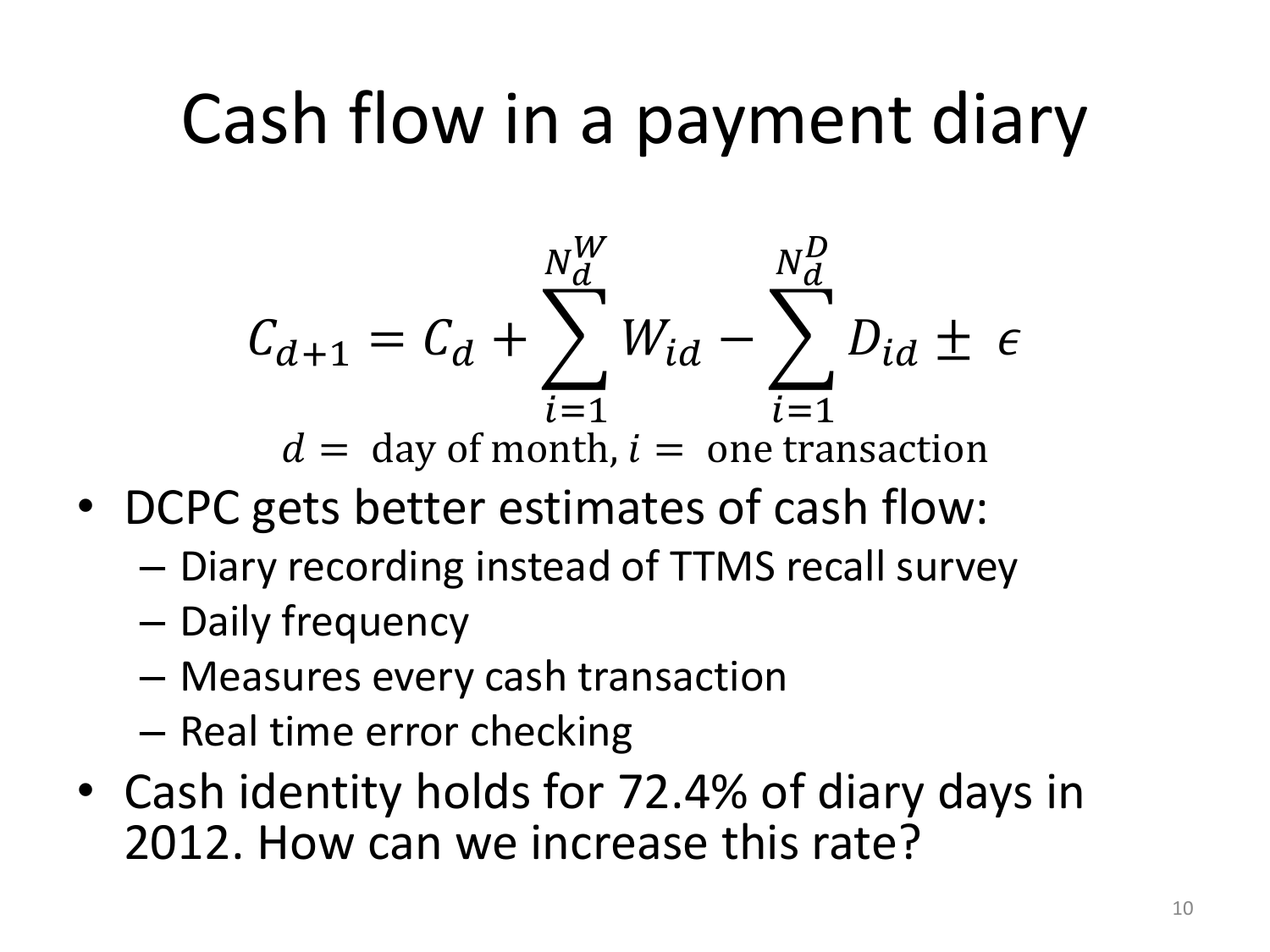### Improvements for 2015 DCPC

- **Assets**: Collected balances for other accounts – *Checking account, prepaid card, and PayPal.*
- **Income**: Collected dollar values and types
- **Consumption**:
	- *Improved separation of consumption and nonconsumption*
	- *Increased bill payments estimates and details*
- **Payee**: improved identification to help understand payment choices
- **Questionnaires**: integrated the contents of the SCPC and DCPC